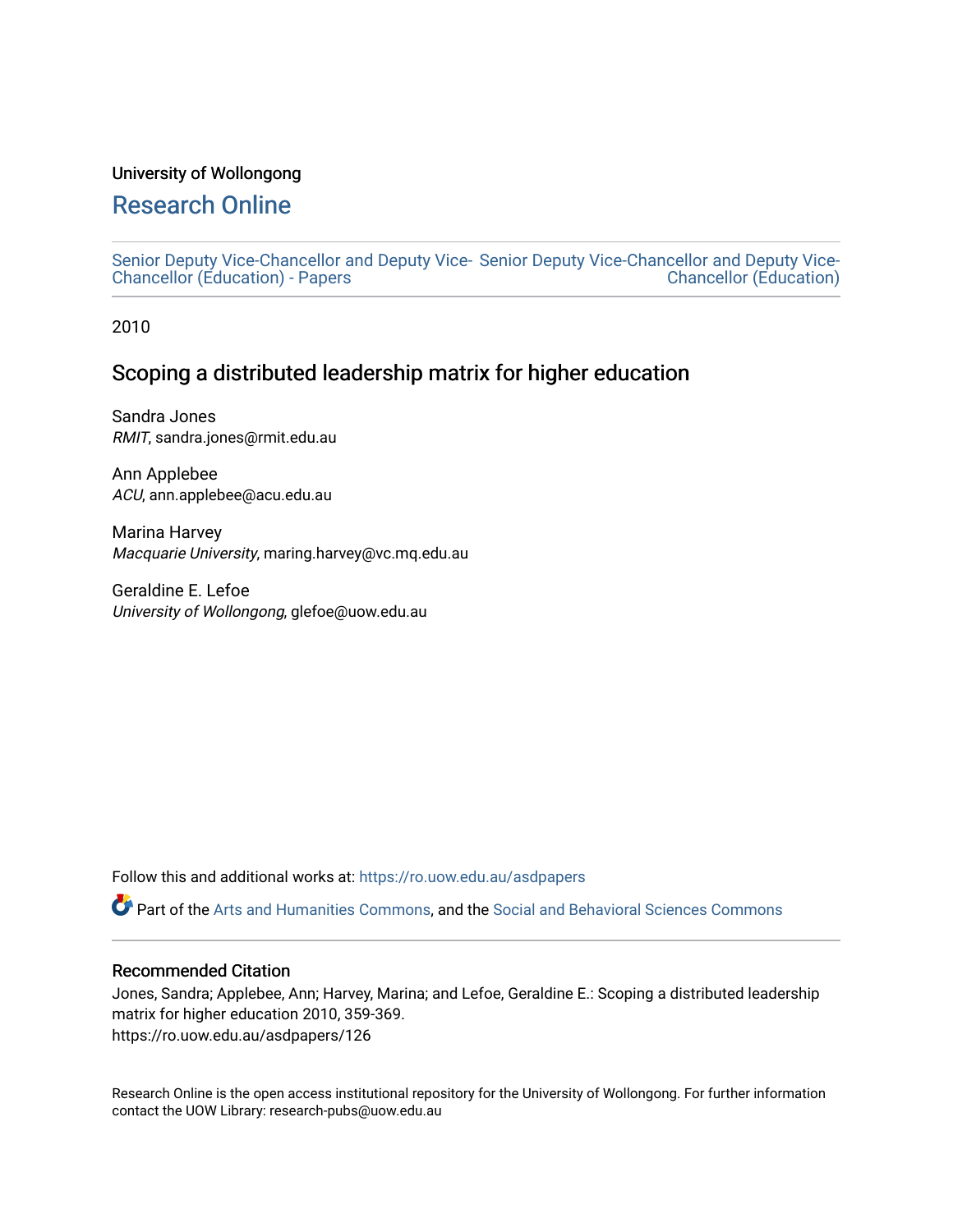# Scoping a distributed leadership matrix for higher education

## **Abstract**

While there has been significant research into the theory and practice of distributed leadership in the school system, there has been less research into its applicability into higher education. This is somewhat surprising given the pressure on universities to reshape their governance models to accommodate a more competitive business environment as education becomes an important contributor to national economies. It is also interesting that, despite resistance from academics to the more 'enterprise-based' approach to shaping university leadership, there has not been a focus on a distributed leadership model that appears to accommodate the need for the autonomy that underpins academic culture. It is within this context that this paper intends to use the findings of four recently completed empirical projects funded under the Australian Learning and Teaching Council (ALTC) Leadership Project (LP) grant scheme to identify synergies in approach. This identification constitutes a scoping of the issues that need to be considered in exploring the applicability of distributed leadership in higher education.

### Keywords

matrix, education, leadership, scoping, higher, distributed

#### **Disciplines**

Arts and Humanities | Social and Behavioral Sciences

#### Publication Details

Jones, S., Applebee, A., Harvey, M. & Lefoe, G. (2010). Scoping a distributed leadership matrix for higher education. In M. Devlin, J. Nagy & A. Lichtenberg (Eds.), 33rd Higher Education Research and Development Society of Australasia (pp. 359-369). MILPERRA NSW 2214, Australia: HERDSA.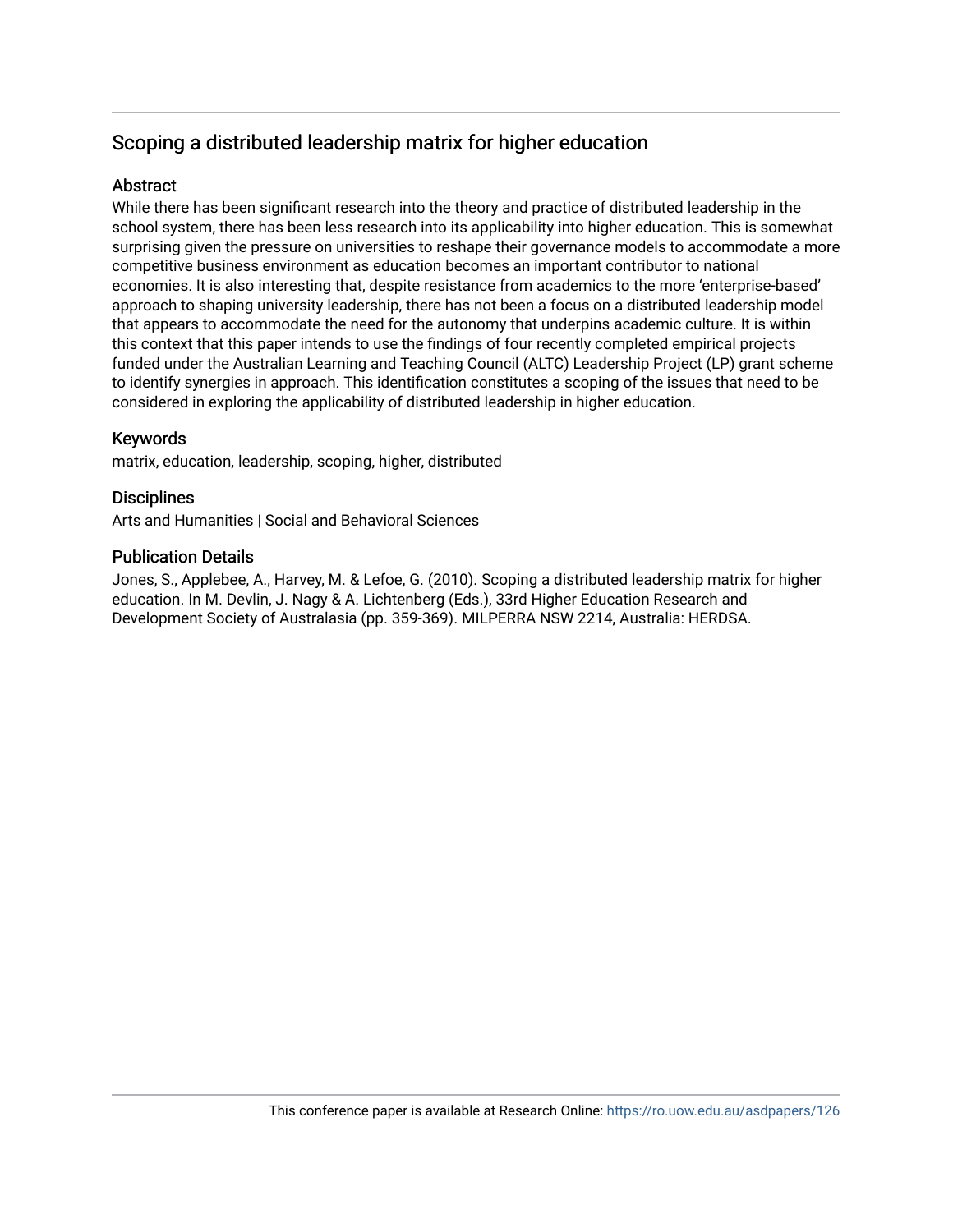

**Higher Education Research and Development Society of Australasia, Inc** 

# Research and Development in Higher Education: Reshaping Higher Education Volume 33

## Refereed papers from the 33<sup>rd</sup> HERDSA Annual International Conference

6–9 July 2010 Melbourne, Australia

Jones, S., Applebee, A., Harvey, M. & Lefoe, G. (2010). Scoping a distributed leadership matrix for higher education. In M. Devlin, J. Nagy and A. Lichtenberg (Eds.) *Research and Development in Higher Education: Reshaping Higher Education*, *33* (pp. 359–369). Melbourne, 6–9 July, 2010.

Published 2010 by the Higher Education Research and Development Society of Australasia, Inc PO Box 27, MILPERRA NSW 2214, Australia www.herdsa.org.au

ISSN 0 155 6223 ISBN 0 908557 80 9

This research paper was reviewed using a double blind peer review process that meets DIISR requirements. Two reviewers were appointed on the basis of their independence and they reviewed the full paper devoid of the authors' names and institutions in order to ensure objectivity and anonymity. Papers were reviewed according to specified criteria, including relevance to the conference theme and sub-themes, originality, quality and presentation. Following review and acceptance, this full paper was presented at the international conference.

Copyright © 2010 HERDSA and the authors. Apart from any fair dealing for the purposes of research or private study, criticism or review, as permitted under the Copyright, Designs and Patent Act, 2005, this publication may only be reproduced, stored or transmitted, in any form or by any means, with the prior permission in writing of the publishers, or in the case of reprographic reproduction in accordance with the terms and licenses issued by the copyright Licensing Agency. Enquiries concerning reproduction outside those terms should be sent to the publishers at the address above.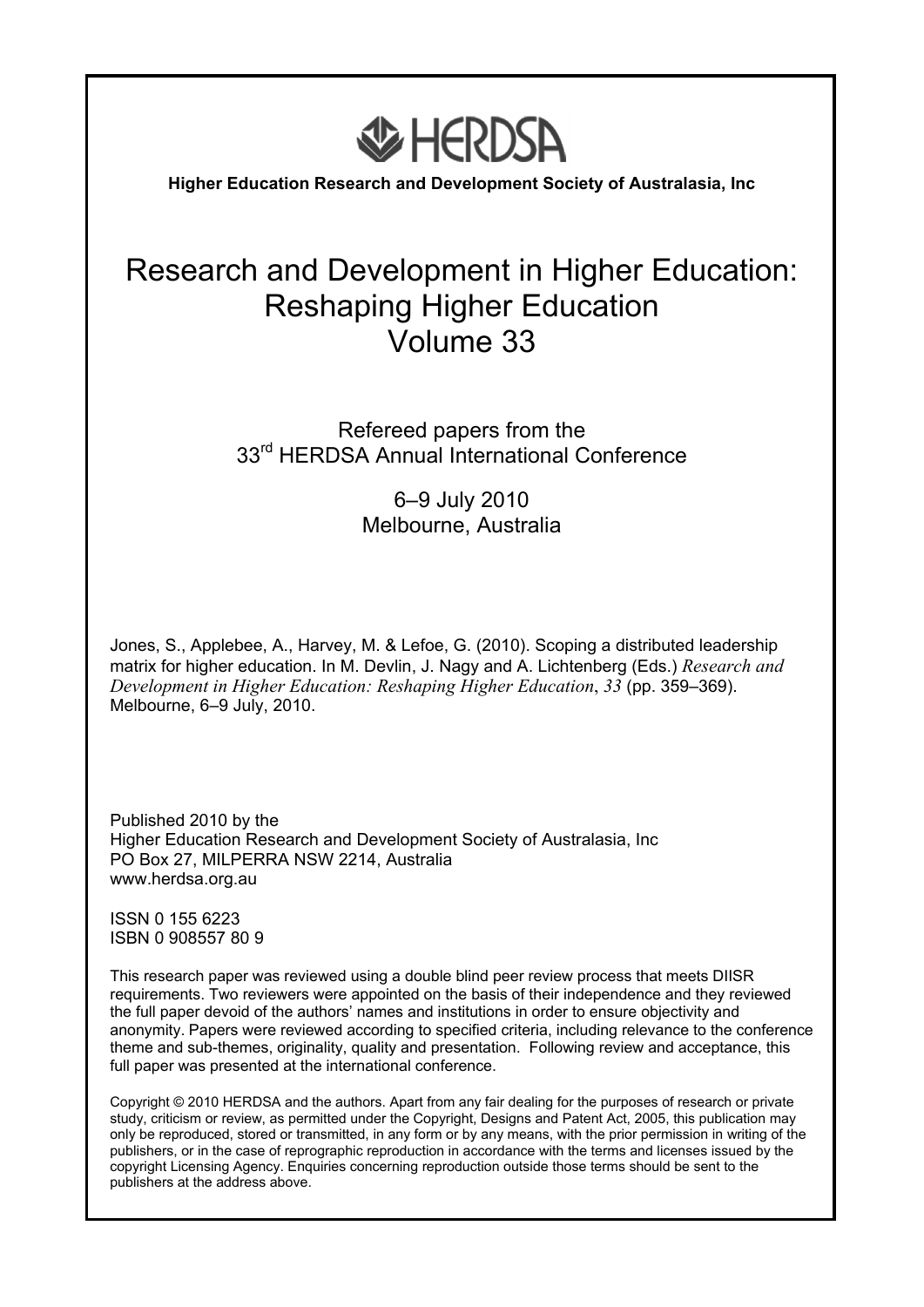# **Scoping a distributed leadership matrix for higher education**

#### **Sandra Jones**

RMIT University, Melbourne, Australia sandra.jones@rmit.edu.au

#### **Ann Applebee**

Australian Catholic University, Melbourne, Australia ann.applebee@acu.edu.au

#### **Marina Harvey**

Macquarie University, Sydney, Australia maring.harvey@vc.mq.edu.au

#### **Geraldine Lefoe**

University of Wollongong, Wollongong, Australia glefoe@uow.edu.au

While there has been significant research into the theory and practice of distributed leadership in the school system, there has been less research into its applicability into higher education. This is somewhat surprising given the pressure on universities to reshape their governance models to accommodate a more competitive business environment as education becomes an important contributor to national economies. It is also interesting that, despite resistance from academics to the more 'enterprise-based' approach to shaping university leadership, there has not been a focus on a distributed leadership model that appears to accommodate the need for the autonomy that underpins academic culture. It is within this context that this paper intends to use the findings of four recently completed empirical projects funded under the Australian Learning and Teaching Council (ALTC) Leadership Project (LP) grant scheme to identify synergies in approach. This identification constitutes a scoping of the issues that need to be considered in exploring the applicability of distributed leadership in higher education.

**Keywords:** distributed leadership

## **Distributed leadership – conceptual discourse**

Discussion about whether a distributed leadership model may be an appropriate alternate frame of leadership for the education industry has existed for some years. As one of the current authors has argued elsewhere (Jones & Novak, 2009), while multiple theories abound about leadership outside higher education, academic leadership is different. Theories include trait and behavioural theories that focus on individual leaders (Stogdill, 1948; DuBrin & Dalglish, 2003; Stogdill & Coons, 1957), situational and contingent theories that focus on the environment in which people lead (Fiedler, 1967; Vroom & Yetton, 1973; Hersey & Blanchard, 1968) and social exchanges theories that focus on how leaders wield power and influence by responding to followers' expectations (Blau, 1964; Burns, 1978; Kouzer & Pousner, 1987). Indeed, Ramsden (1998, p. 4) has claimed that academic leadership exists in a highly specialised and professional, non-hierarchical environment that requires: Research and Development in Higher Education Volume 33<br> **leadership matrix**<br> **ducation**<br> **blue ducation**<br> **complex**<br> **complex**<br> **complex**<br> **complex**<br> **complex**<br> **complex**<br> **complex**<br> **complex**<br> **complex**<br> **complex**<br> **compl**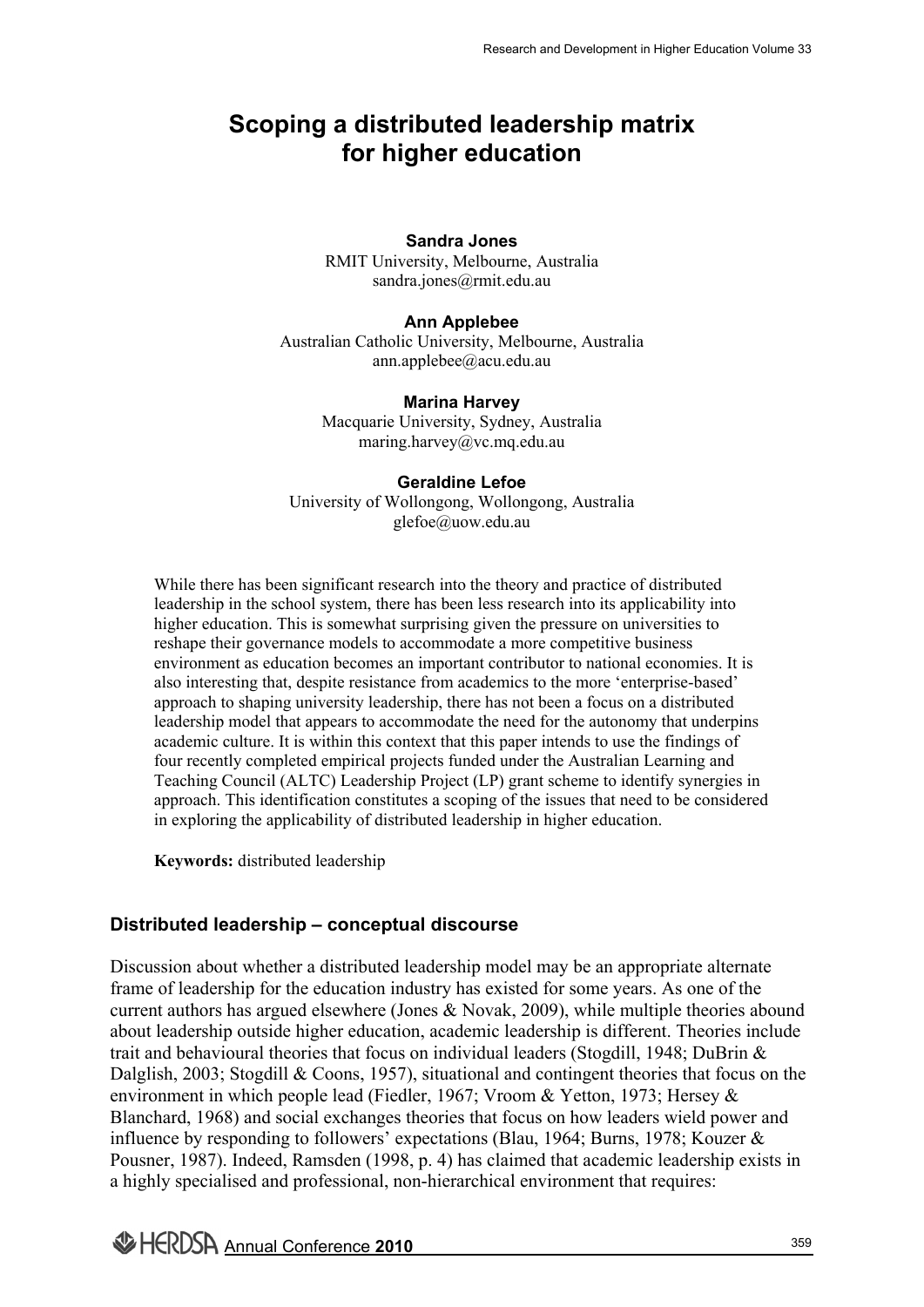A practical and everyday process of supporting, managing, developing and inspiring academic colleagues … leadership in universities should be by everyone from the Vice Chancellor to the casual car parking attendant, leadership is to do with how people relate to each other.

Distributed leadership is being researched for its potential to explore alternate approaches to leadership. Such alternative approaches are part of universities' response to the challenges of operating in the globally competitive market in which education is increasingly recognised for its economic value. The changes facing higher education over the last twenty years have resulted in many challenges throughout the sector, not least of which is the need to reshape governance structures. In the early 1990s, Bell (1991, p. 136) suggested, "we are still guilty of borrowing perspectives, models, concepts and theories from the world of industry and commerce … this is a weakness". However the changes introduced at that time led Lumby (2003) to claim that they were changes in degree rather than substance. Indeed he described these as waves of managerialism from "overt oppression" to "more subtle manipulation".

Discourse on distributed leadership is the one exception to this trend. Gronn (2000) described distributed leadership as a 'new architecture for leadership', different from both traits/behaviours (agency) theories that focus on the individual leaders and structural theories that focus on systemic properties and role structures. In contrast to these theories, Gronn described distributed leadership as the complex interplay that bridges agency and structure:

The structural patterns taken by various social and organizational formations are activity-dependent, and an analysis of the activities engaged in by particular sets of time-, place-, space- and culture-bound sets of agents permits an understanding of agential-structural relations through the process of structuring (Gronn, 2000, p. 318).

He termed this 'concertive action' and proposed that, when combined with activity theory (Engestrom, 1999), a distributed leadership framework offered a new conception of workplace ecology in which contextual factors are incorporated to identify both a more holistic perspective of organisational work and a focus on emergent approaches. Thus not only would the complex interaction between subjects, objects and instruments be included but so also would the rules, community and division of labour that impact on activity be included.

In their review of the literature on distributed leadership, Woods, Bennett, Harvey and Wise (2004) state that distributed leadership is an extension of collegiality often associated with academia that is characterised by three elements, concertive action, movable boundaries and a broader spread of expertise. Concertive action, they argue, is achieved by a process in which a group or networks of individuals interact in conjoint activity through the pooling and aggregation of individual initiative and expertise rather than by the linear addition of individual activity (Woods *et al*., 2004, p. 441). Movable boundaries are achieved by the encompassing of a wider net of leaders than traditional approaches. The broader spread of expertise results from the inclusion of a variety of organisational expertise.

Distributed leadership, they conclude, is made up of five main variables: context (internal and external); culture (of academic autonomy); change and development from many sources (topdown and bottom-up); activity that is collaborative, multiple and complementary by teams of people sharing responsibility for a successful outcome; and conflict resolution processes that are effective (to assist the multiple people contributing across a broad arena of activity).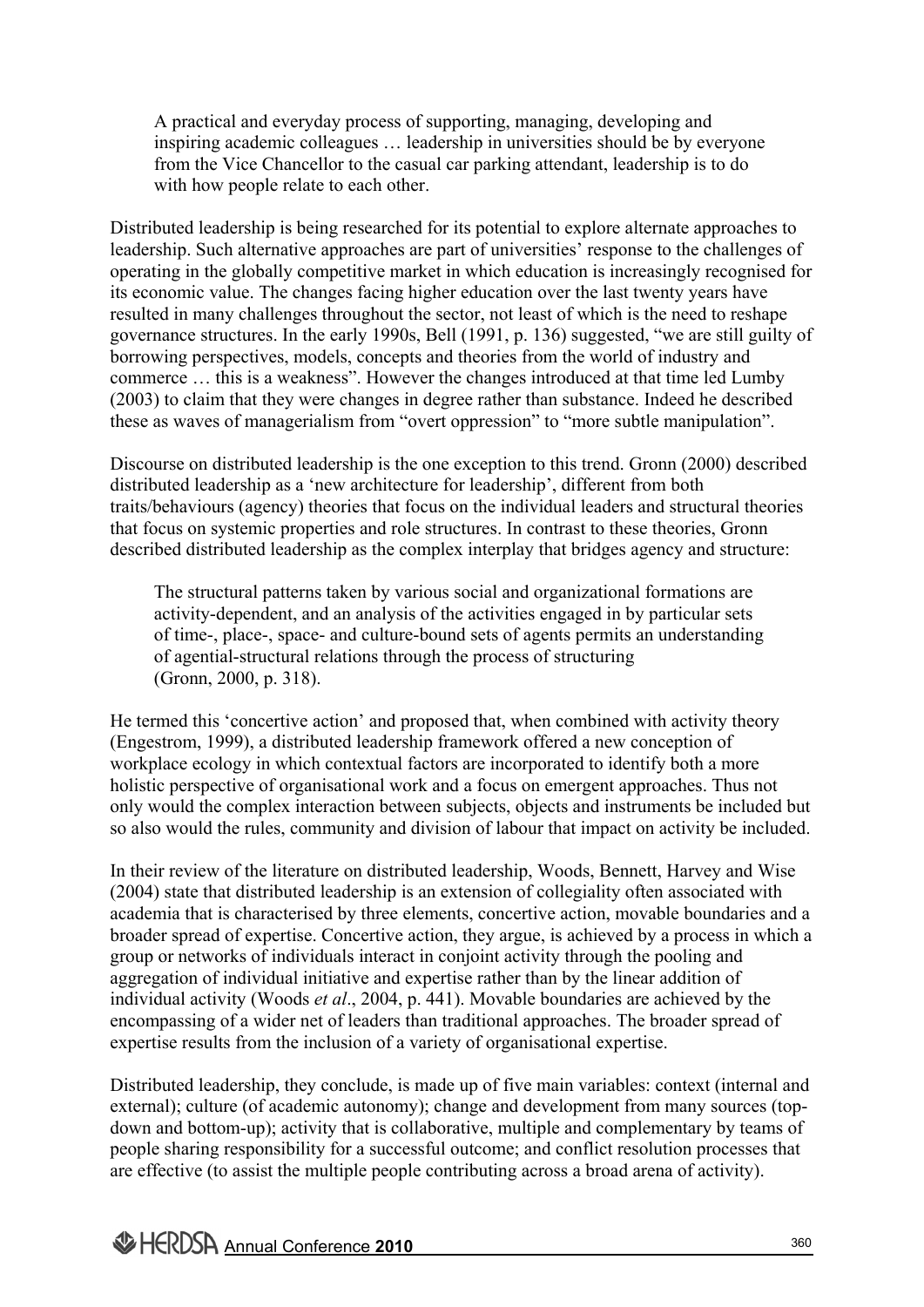Building on this, they characterise distributed leadership as "analytical dualism" in which "both structure and agency have distinct effects" (Woods *et al.,* 2004, p. 448). The describe structure as encompassing institutional, cultural and social elements (including the duties and role of, and the distribution of power between, the participants), systems and patterns of knowledge ideas and values in the institution and patterns of relationships and interactions between the parties. Agency places emphasis upon the action of people (including selfconsciousness that enables people to evaluate their social context, envisage alternatives creatively and collaborate with others to bring about change). In summary, they describe the kernel of distributed leadership as "the idea that leadership is a property of groups of people, not of an individual" (Woods *et al*., 2004, p. 449). Research and Development in Higher Education Volume 33<br>
lership as "analytical dualism" in which<br>
Woods *et al.*, 2004, p. 448). The describe<br>
d social elements (including the duties and<br>
participants), systems and pattern

Similarly, Spillane (2006) identifies two aspects of distributed leadership. First, a "leadershipplus" aspect that recognises that leading and managing in schools can involve multiple individuals in both formal leadership positions and non-formally designated persons. Second, a practice-based aspect of leadership (Eccles & Nohria, 1992). Once again this aspect recognises the potential contribution of both formal and informal leadership.

In presenting this overview of the theoretical discourse, Woods *et al.* (2004, p. 451, 453) conclude that it is difficult to construct a single model of distributed leadership. Similarly Bennett *et al.* (2003, p. 2) state "there is little agreement as to the meaning of the term[,] ... distributed leadership is a way to think about leadership". Given this, it is necessary to go beyond conceptual discourse about what distributed leadership is and move to explore the empirical evidence of distributed leadership in practice.

## **Distributed leadership – empirical studies**

Research into the practice of distributed leadership in education has been principally focused in three countries. In the United States of America (USA), the focus has been on distributed leadership in secondary schools, incorporating conceptual discussions of the nature of distributed leadership as well as empirical descriptive studies of how leadership is distributed (for example, Lieberman, 1988; Hart, 1995). More recently the USA focus is turning to evaluation of the contribution of distributed leadership (Camburn, Rowan, & Taylor, 2003; Leithwood, Mascall & Strauss, 2008; Spillane, 2006; Spillane *et al.,* 2009).

In the United Kingdom (UK), research in schools has been occurring for many years and Harris (2004, 2008) provides comprehensive overviews of the literature. There has also been an increasing focus on distributed leadership in higher education through funded research projects into leadership in higher education by the Leadership Foundation for Higher Education (LFHE). One project aimed to identify styles of, or approaches to, effective leadership in higher education (Bryman, 2009). Another project aimed to develop recommendations on how leadership and leadership development can be enhanced, particularly through encouraging collective engagement with the leadership process (Bolden, Petrov & Gosling, 2008).

While detailed reporting on the findings of these reports is outside the scope of this paper, it is important to identify two main conclusions. First, the context in which effective leaders operate for distributed leadership is important. Bryman (2009, p. 66) concludes that academic leaders need to "create an environment or context for academics and others to fulfil their potential and interest in their work". Similarly, Bolden, Petrov and Gosling (2008, p. 1) place emphasis on the significance of the "wider context in which leadership and leadership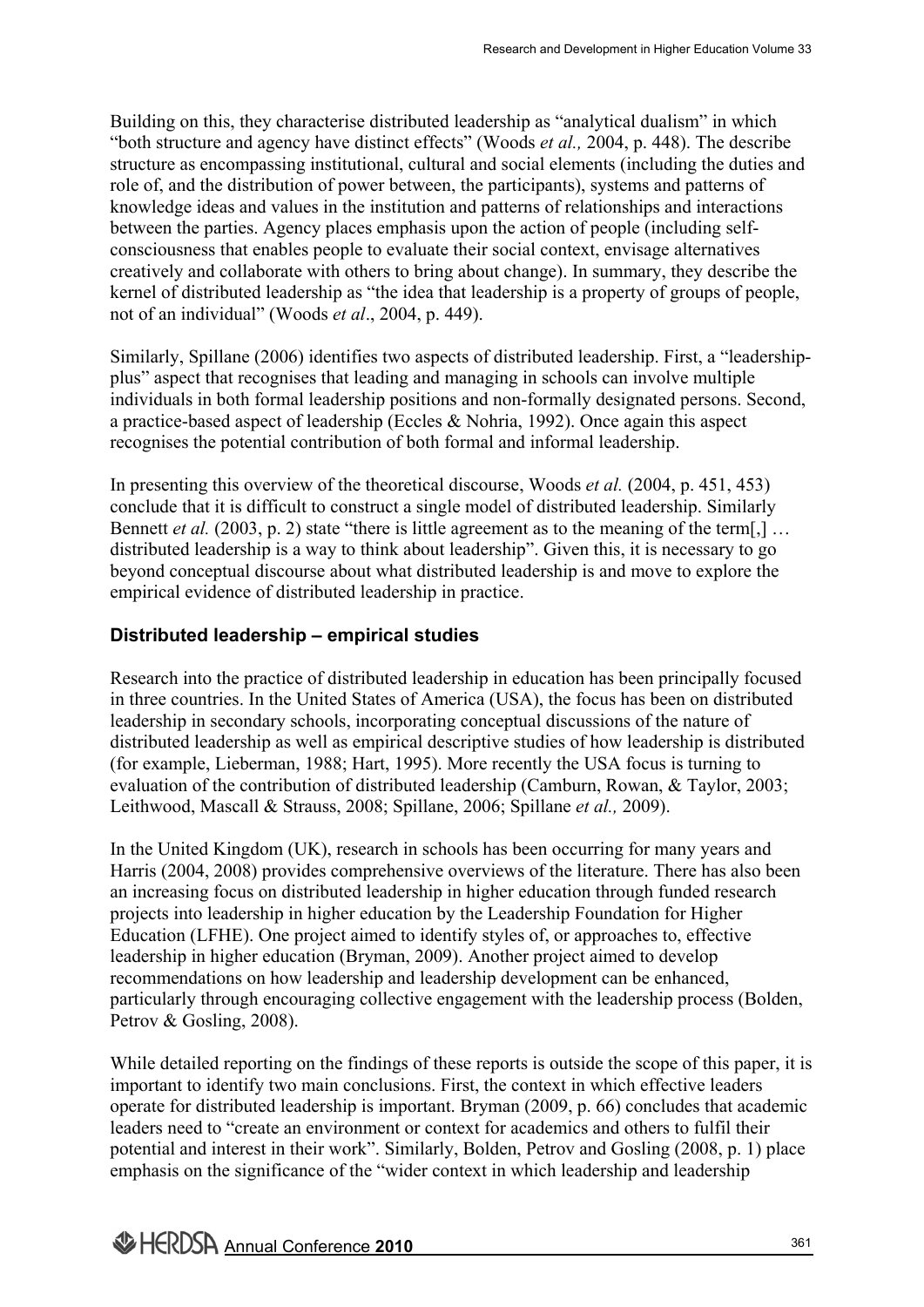development takes place, as opposed to focusing solely on the traits and capabilities of individual leaders". Second, there is a variety of ways to conceive distributed leadership. Bolden, Petrov and Gosling (2008, p. 4) state that "successful university leadership requires the dynamic interplay between a range of factors and priorities at a number of levels: individual, social, structural/organisational, contextual and developmental". A similar finding in Bryman's (2009) work led to the call for:

Systematic research that directly examines the connection between leader behaviour and effectiveness … as a springboard for developing principles of leadership effectiveness that could be employed in training leaders (Bryman 2009, p. 68).

In Australia, research into the practice of distributed leadership also commenced in the secondary schools system (reported in the work of, for example, Brennan, Collier, Reece & Mulford, 2000; Gronn, 2002; Duignan, 2006; Duignan & Gurr, 2007; Dinham, 2007; Dinham, 2008). Discourse extended to the higher education sector with the Australian Learning and Teaching Council (ALTC) introduction of a Leadership Grants Scheme Program in 2005 based on the assumption that academic leadership is highly specialised and thus may need different models to pre-existing private and public sector models of leadership. It has been claimed that there is need to support systematic, structured and sustainable models of academic leadership (Anderson & Johnson, 2006) through providing funding to explore a middle ground between leadership as defined from a structural/positional perspective and the view that everyone is a leader. A distributed model of leadership provides such a middle ground in which leadership in higher education occurs within the context of the transitory nature of many roles in learning and teaching and the various contributions of roles between academics and professional staff. The determination and articulation of a distributed leadership model was left to research associated with the projects (ALTC Colloquium, 2006). The outcomes of these projects are the subject of this paper.

## **Distributed leadership – empirical cases in higher education**

In 2006, the ALTC funded five issue-based projects under the banner of distributed leadership:

- 1. Using student feedback (RMIT University);
- 2. Faculty scholar model (University of Wollongong);
- 3. Leadership and assessment (Macquarie University);
- 4. Leadership in on-line learning (Australian Catholic University); and
- 5. Leadership in communities of practice (Australian National University).

In her review of the ALTC Programs, Parker (2008) provided the following summaries of four of these projects:

## *1. Developing Multi-level Leadership in the Use of Student Feedback to Enhance Student Learning and Teaching Practice (RMIT University)*

The purpose of this Project was to foster, develop and implement an academic leadership model with a focus on the effective use of student feedback to improve the quality of learning and teaching and to enhance students' educational experiences. More specifically, the project aimed to significantly empower academic teams to take initiatives in the use of student feedback.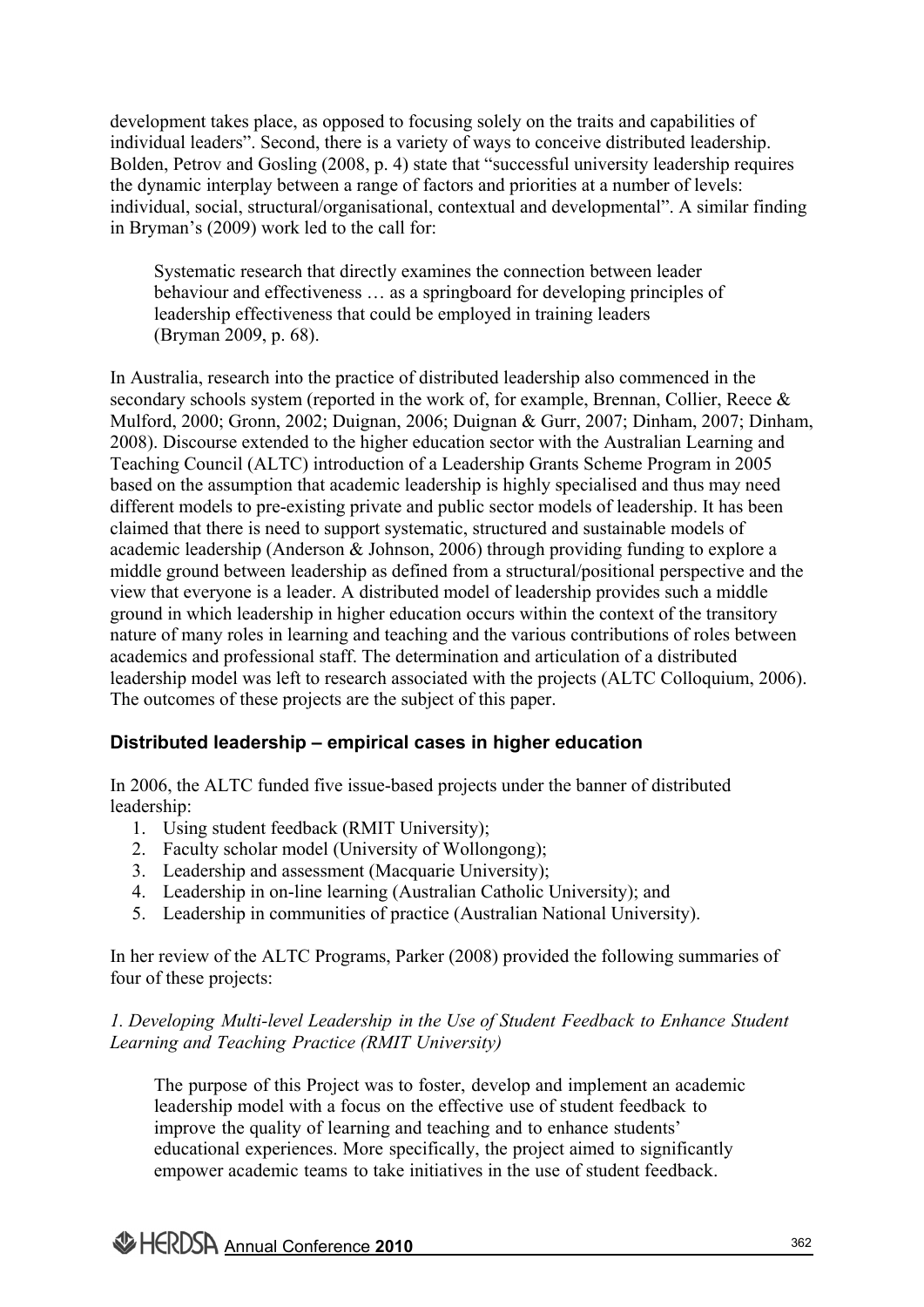The approach taken in the Project was collaborative, broadly based and participatory. It involved three action learning research teams (in Business; Science, Engineering and Technology; and, Design and Social Context), whose work was supported by small incentive grants and facilitators with experience in leadership in learning and teaching. A Project team of middle and senior managers from across the university met monthly to assist the action research teams and five plenary sessions operating as Institute-wide Communities of Practice were held over the three years The model of leadership underpinning activities was one premised on "collaboration, dialogue, inquiry, facilitation and conflict resolution skills" (RMIT proposal, p. 8). Research and Development in Higher Education Volume 33<br>
Dorative, broadly based and<br>
ng research teams (in Business;<br>
Elosign and Social Conttext), whose<br>
test and facilitations with experience in<br>
the tram of middle and s

The project attracted university-wide interest, although it was recognised that there were significant costs in terms of staff time to embed the process across the university and that an appropriate compromise between group independence and institutional authority needed to be found. This was recognised as a difficult challenge in a large, diverse institution, with many different disciplinary traditions.

## *2. Distributive Leadership for Learning and Teaching: Developing the Faculty Scholar Model (University of Wollongong)*

The purpose of this Project was to develop a distributive leadership framework for teaching and learning through a faculty-based scholars' network and to ensure take up by other institutions. It addressed two problems: a concern for a looming leadership succession crisis and an identified gap for system wide development of leadership capacity for teaching and learning that moved beyond management and administration.

The project was conceptualised in two stages and involved four institutions. The first stage built on an existing Faculty Learning and Teaching Scholars program, the second stage engaged two other institutions through a National Assessment Forum who trialled the framework and were mentored by the original institutions.

### *3. Leadership and Assessment: Strengthening the Nexus (Macquarie University)*

The purpose of this Project was to develop, through a distributed leadership model, multi-level leadership across the University, to promote and support the strategic coherent policy frameworks at all levels. The problem addressed in this Project concerned the need to incorporate, into a coherent institution-wide framework, the existing, valuable assessment-related work of individual lecturers.

The Project was underpinned by a Participatory Action Research approach, targeted at empowering practitioners to be leaders in assessment practice. The Project rejected the notion of hierarchical, authoritarian leadership in favour of a distributed model, driving what the Project Team described as "a trusting, collaborative approach".

The project was conceptualised in three Phases of cascading development from the initial three departments that had identified a wish to review their assessment procedures supported by a multi-level "Leaders in Effective Assessment Practice"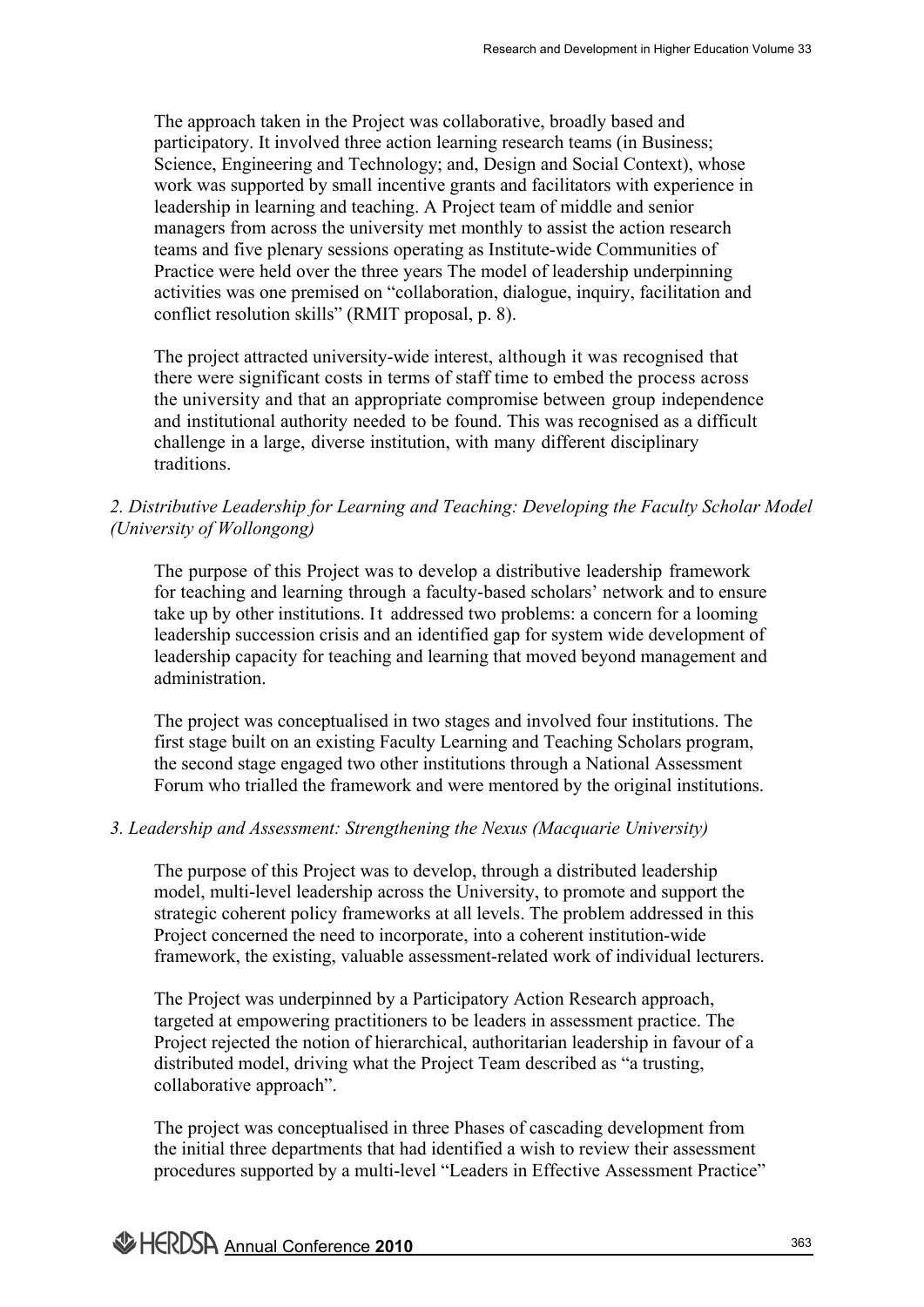(LEAP) group, which included an "action research enabler" and an "influencer" from each Department. The LEAP group was a forum for providing the Departmental representatives with support and knowledge relevant to leadership in assessment reform.

## *4. Development of Distributed Institutional Leadership Capacity in Online Learning and Teaching (Australian Catholic University)*

The purpose of this Project was to develop distributed institutional leadership capacity in the pedagogical and evaluative dimensions of online learning and teaching across the University. The immediate problem addressed by the Project concerned how best to implement the University's decision to no longer outsource its online teaching provision. At a broader, more philosophical level, the problem addressed concerned how to operationalise the University's commitment to ensure equitable and optimum learning opportunities for all students, across all of its six campuses, distributed amongst three States and the Australian Capital Territory.

The approach taken was to develop leadership capacity among six academic staff (Online Advisers) for application at a University-wide level, taking into account the specific needs and circumstances of a variety of campus, faculty and disciplinary contexts. The Project was grounded in a model of distributed leadership, operationalised in terms of networks across campuses, Faculties and Schools. It defined leadership as linked to two major dimensions: providing direction and exercising influence. The Online Advisers gradually came to accept themselves as leaders in this activity and they slowly gained confidence in their own credibility and overtime cascaded their learnings to other academic staff. Over time the project became embedded across the university with local support through funding particular Faculties.

By 2009, each of these projects had reported their findings, and each identifying a model or framework for distributed leadership. These included a Participative, Accredited, Collaborative, Engaged, Devolved (PACED) Distributed Leadership Model (Jones & Novak, 2009a; Jones & Novak, 2009b); a Leaders in Effective Assessment Practice (LEAP) model (Harvey, 2008); a Faculty Scholar Model (Lefoe & Parrish, 2008; Lefoe & Parrish, 2009; Lefoe, 2010) and an On-Line Advisors Framework (Schneider, Applebee & Perry, 2008).

The diversity of these models and frameworks is illustrative of the theoretical finding identified earlier that it is difficult to construct a single model (Woods *et al*., 2004). It was argued that there is need to undertake wider application, testing and evaluation of the frameworks and tools for building leadership capacity from the outcomes of these projects (Parker, 2008). The first step in this is to identify any synergies between the project findings in order to provide a basis for exploring the broader implications for distributed leadership in Australian universities. Accordingly, the ALTC funded a further project aimed at consolidating the findings of these four projects in order to provide greater clarification on the elements of, and processes to develop capability in, distributed leadership.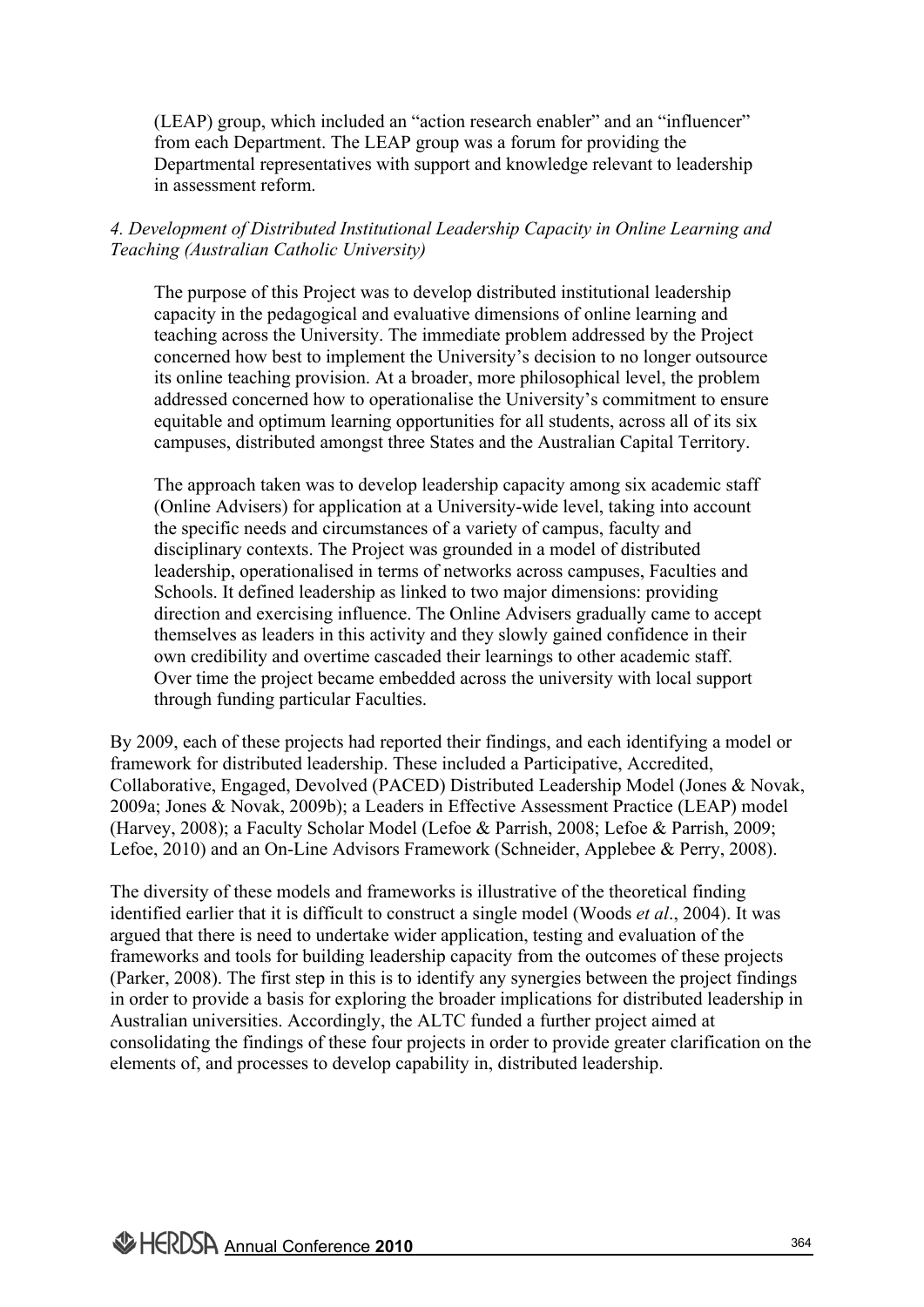## **Scoping distributed leadership**

The project 'Lessons learnt: Identifying synergies in distributed leadership projects' proposed to:

identify the synergies and differences between the outcomes of four ALTC Projects funded as Institutional Leadership (Distributed) Grants [the fifth university had undergone a restructure that resulted in the original project team being unavailable for further research], and from this to develop an Institutional Leadership Distributed Leadership Matrix (DLM) of contextual conditions and leadership skills needed to achieve an effective distributed leadership process. The DLM was to be accompanied by a flexible self-evaluative tool (SET) [for use] by universities that seeks to encourage and support a distributed leadership approach to learning and teaching improvements (Jones, with Applebee, Harvey & Lefoe, 2009).

From an initial scoping exercise undertaken by the project team to determine synergies between the projects, a scoping framework that builds upon the variables identified by Woods *et al.* (2004), context, culture, change, activities and conflict resolution processes, was adopted. The findings of this scoping exercise are presented below.

## **Context**

While the particular issue in each project differed, a common element was that the need for change was driven by contextual factors related to both external and internal pressures. In all cases the projects were designed to respond to external (government) emphasis on the need for the higher education sector to improve the quality of learning and teaching. This was combined with internal (university) concerns related to the need to build existing leadership capacity in learning and teaching at the same time as encouraging research output. These dual demands led some universities to review existing hierarchical leadership approaches through the establishment of more inclusive (distributed leadership) approaches designed to produce more standard policy in response to issues. In one instance, the focus was on enhancing the student learning experience through responding to student feedback, in another it was on the design of more robust, pedagogically sound approaches to using the on-line learning environment and in two cases, the focus was on the design of new assessment policies capable of being implemented. Research and Development in Higher Education Volume 33<br>
in distributed leadership projects' proposed<br>
en the original project team<br>
esuited in the original project team<br>
from this to develop an Institutional<br>
DIM ) of cont

## **Culture**

The importance of adopting a new leadership approach that supports the existing and deeply embedded culture of academic autonomy was evident across projects. In each project academics were invited, based on their interest in leading improvements to the issue under discussion, to self select. While in some cases individuals were 'shoulder tapped' and encouraged to apply, they were not formally delegated or appointed to the roles. Participants became, respectively, known as Action Research Team members (RMIT), Online Advisors (ACU), Action Research Enablers who together formed the Leaders in Effective Assessment Practice (Macquarie) and Faculty Scholars (Wollongong). This resulted in the participation of academics at various stages in their careers in the informal leadership roles they adopted as well as of academics who held formal leadership roles. In each case it was acknowledged that support from colleagues in formal management and leadership positions was essential for the success of the project.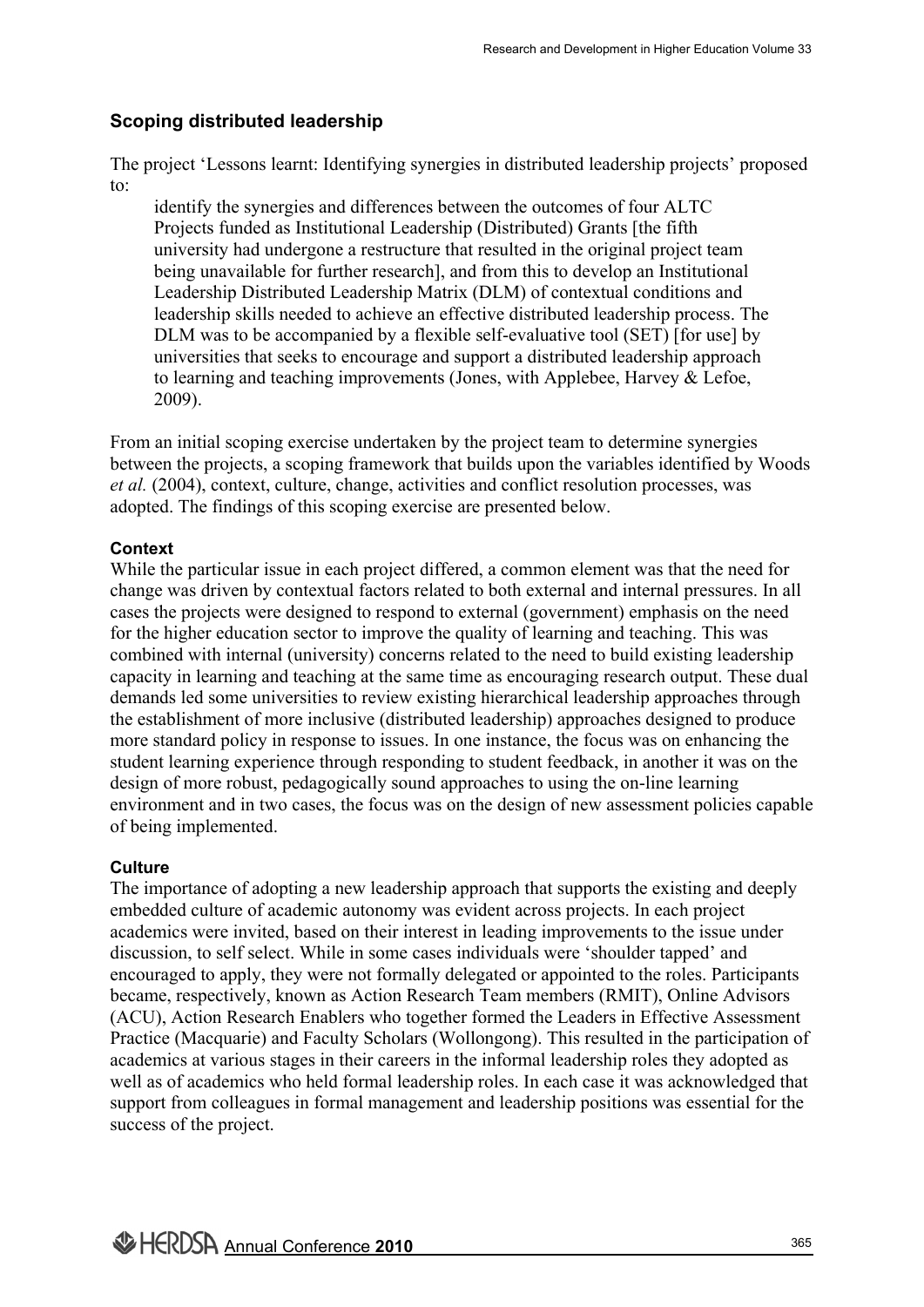The provision of funds to enable participants time to engage in activities and to design opportunities for professional development to build their leadership skills was acknowledged as critical to the credibility of the participants in these leadership roles.

## **Change and development**

In each project, the need for change that incorporated a new, more integrated approach between the formal senior leaders making policy at the top of the organisation and the informal leaders implementing policy (academics-as-teachers) was recognised. The change under discussion had institution-wide impact designed to produce a mix of new, top-down policy with bottom-up implementation strategies.

In each case, the important role played by the Deputy (or Pro) Vice Chancellor in positively and overtly encouraging, endorsing, supporting and recognising the contribution being made by the informal leaders, and in providing mentoring and coaching support, was identified. In addition, each project was assisted a project team or steering committee of formal decisionmakers from across the university (Heads of School, Pro Vice Chancellors or the like) as well as formally designated learning and teaching leaders, and, in some instances, formal leaders from support and services departments, students and internal and external experts. This ensured that changes being implemented were informed and supported by the various interest groups across the university as well as that the process became a form of staff development. In one case, the existence of two other universities as partners contributed to a changed understanding of leadership.

## **Activity**

In each project, teams of people, academics and professional staff with expertise in a broad range of relevant knowledge, ideas and value were involved in a collaborative process of change. In three cases, the process involved cycles of change using an action research approach that relied on reflection on, and action by, the participants. This enabled the participants to consider the praxis of theory and action and to journal the process of their leadership capacity building. In the fourth case, monthly reports on progress were made to faculty committees, regular videoconferencing was enabled and participants were encouraged to use reflection as a key activity documented in journals.

In each case, the participants were assisted by professionals in the learning and teaching units who adopted a facilitative role using regular sharing of individual reflections on activities and change to embed Appreciative Inquiry into team activities.

The flexibility of the process was identified as crucial in developing complementary activity by the various participants and in assisting the cascading of the development of leadership capacity beyond the individual leaders initially involved. The need for ongoing opportunities for leaders to communicate and network was also identified as an important activity.

The importance of the institutions adopting an approach to resources provision that recognised the time necessary for networking and communicating was identified. The projects provided this opportunity in various ways, including through a community of practice of interested persons across the university, regular videoconferences and encouragement to dedicate time to critically reflect upon the process, and refocus it where necessary. In addition, the importance of providing training in leadership associated with the issues involved was identified.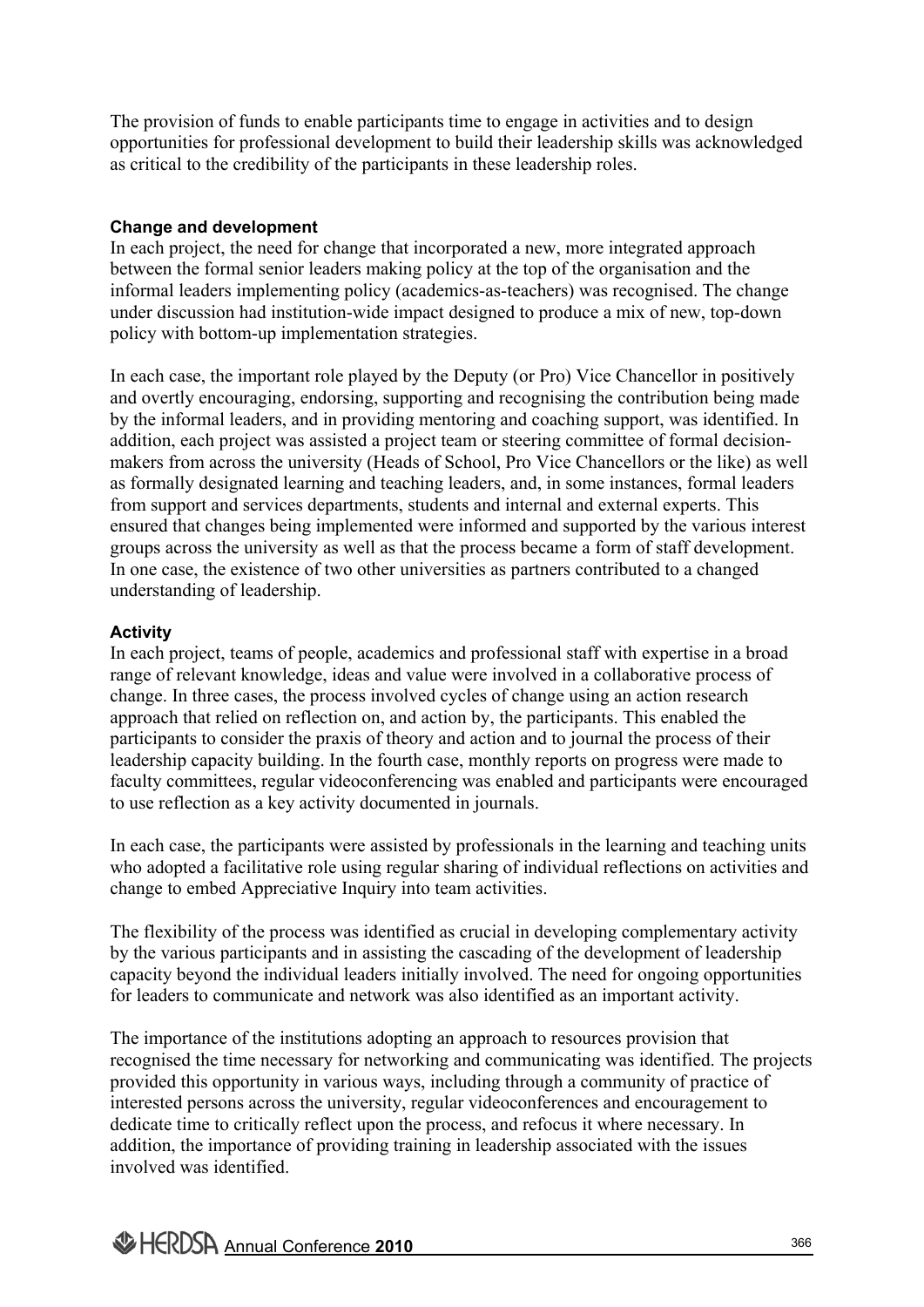A common finding was that on-line communications were not thought to be as effective as face-to-face communications. While each project established a web-based interface as a form of communication for their project, this did not become the principal discussion forum. In one project in which there were three partner institutions, this led to a major challenge given the number of participants in each institution. Face-to-face meetings, such as a National Roundtable and a three day leadership development retreat early in the year provided the best opportunities for collaboration. In the second year of the project, this led to the introduction of an additional face-to-face meeting, which included dinner before a one-day meeting. This improved communication and collaboration considerably using electronic means thereafter. Research and Development in Higher Education Volume 33<br>
Ins were not thought to be as effective as<br>
established a web-based interface as a form<br>
come the principal discussion forum. In one<br>
Ins, this led to a major challen

#### **Conflict resolution**

In none of the projects were discrete conflict resolution mechanisms identified. Several challenges occurred that had the potential to lead to conflict. Each project suffered from turnover of participants that made communication difficult. In some cases as informal leaders gained expertise and began to exercise leadership skills, some tension was created for formal leaders used to being the sole expert and/or decision-maker. The cycles of change that characterise action research caused some concerns for some formal leaders used to focusing on short-term, explicit outcomes.

Despite the lack of formal conflict resolution procedures, project methodologies enabled indirect processes to address conflicts. The action research process enabled any conflicts to be identified in a timely manner and adjustments to be made. Each project had a two-year timeline that enabled time for change without undue pressure. Each project had a Reference Group of external and internal experts who were also available for discussion and advice.

### **Scoping distributed leadership: Lessons learnt**

The findings from the distributed leadership projects outlined in the previous section provide empirical support for the conclusion reached by previous researchers that there is no single model of distributed leadership. However there is evidence that the process of distributed leadership does include four main variables – context, culture, change and development and activity. A fifth variable, conflict resolution, while not being explicitly evidenced in these cases, was implicitly evident with the action research approach enabling adaptation to address conflicts as they arose.

The existence of analytical dualism was also instanced by the importance given to the need to establish structures and systems to support relationships and interactions between participants. This was particularly evident in the need for the informal leaders to be recognised and supported by formal leaders. It is clear that the action of participants was assisted by the action research approach, which encouraged experimentation with different approaches over time.

Further research into the lessons learnt from these projects is currently being undertaken that will be used to develop a distributed leadership matrix that universities can use to selfevaluate their capacity for distributed leadership.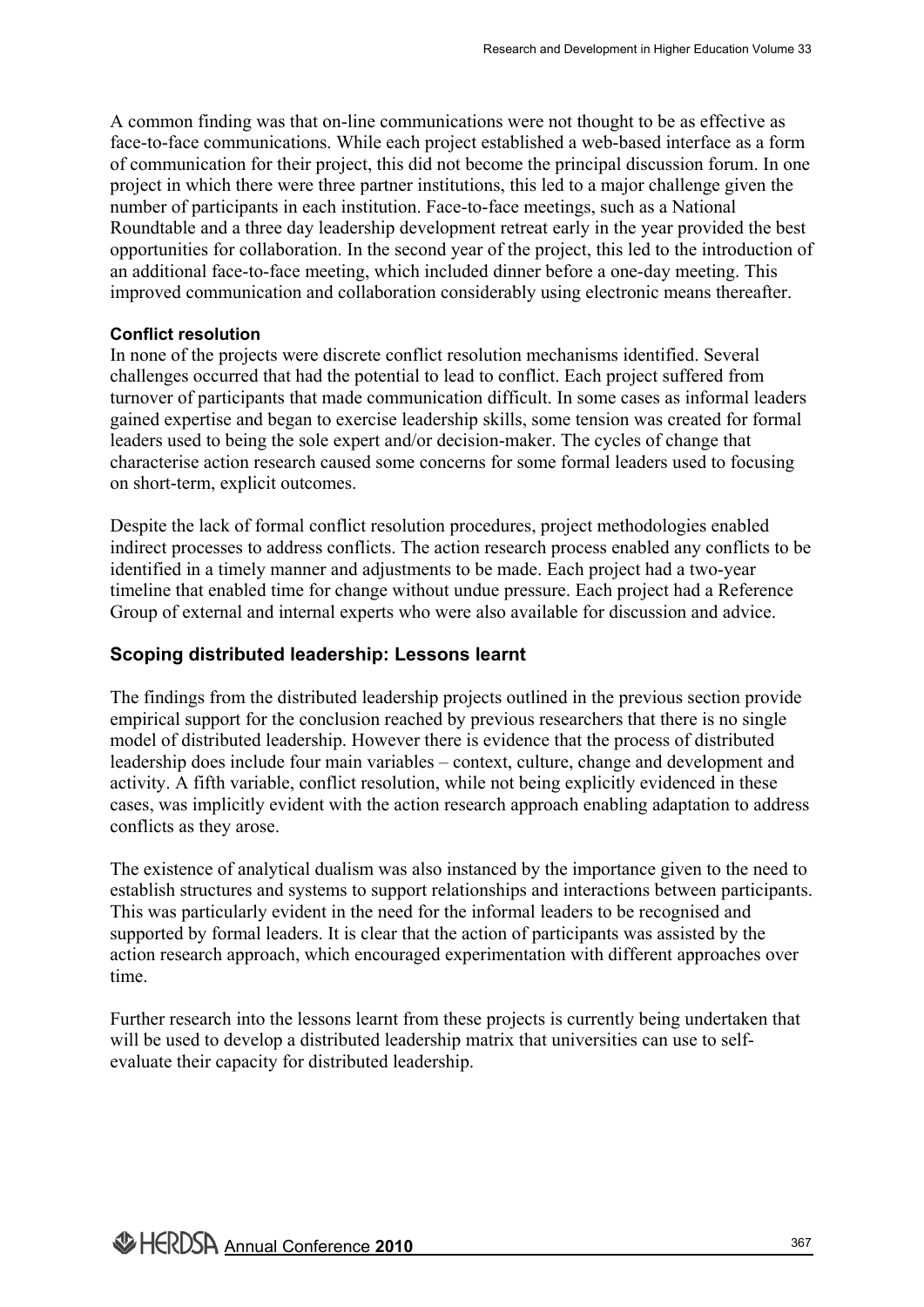## **References**

- ALTC. (2009). *Leadership program, program priorities*. Retrieved January 27, 2010, from http://www.altc.edu.au/grants-funding-available#leadership-program
- Anderson, D., & Johnson, R. (2006). Ideas of leadership underpinning proposals to the Carrick Institute. *Occasional Paper*. Retrieved October 1, 2008, from http://www.altc.edu.au/carrick/webdav/site/carricksite/users/siteadmin/public/grants\_leadership\_occasionalp apers\_andersonandjohnson-nov06pdf
- Bennett, N., Harvey, J., Wise, C., & Woods, P. (2003). *Distributed leadership: A desk study*. www.ncsl.org.uk/literature reviews.
- Blau, P. (1964). *Exchange and power in social life*. New York: Wiley.
- Bolden, R., Petrov, G., & Gosling, J. (2008). *Developing collective leadership in higher education, Final report,* Research and Development Series. UK: Leadership Foundation for Higher Education.
- Bryman, A. (2009). *Effective leadership in higher education, Final report,* Research and Development Series. UK: Leadership Foundation for Higher Education.
- Burns, J. (1978). *Leadership*. New York: Harper & Row.
- Camburn, E., Rowan, B., & Taylor, J. (2003). Distributed leadership in schools: The case of the elementary schools adopting comprehensive school reform models. *Educational Evaluation and Policy Analysis, 25,* 347–373.
- Dinham, S., Brennan, K., Collier, J., Deece, A., & Mulford, D. (2000). The secondary Head of Department: Key links in the quality of teaching and learning chain. *Quality Teaching Series*, No. 2, Australian College of Education, 1–35.
- DuBrin, A. J., & Dalglish, C. (2003). *Leadership, an Australasian focus*. Milton, QLD: John Wiley and Sons.
- Duignan, P. (2006). Educational leadership: Key challenges and ethical tensions. Melbourne: Cambridge University Press.
- Duignan, P., & Gurr, D. (Eds.). (2007). *Leading Australia's schools*. Sydney: ACEL and DEST.
- Eccles, R., & Nohria, N. (1992). *Beyond the hype: Rediscovering the essence of management*. Boston: Harvard Business School Press.
- Engestrom, Y. (1999). Activity theory and individual and social transformation. In Y. Engestrom, R. Meittinen, & L. Punamaki (Eds.), *Perspectives on activity theory* (pp. 19–38)*.* Cambridge: Cambridge University Press,
- Fiedler, F. (1967). *A theory of leadership effectiveness*. New York: McGraw-Hill.
- Gronn, P. (2000). Distributed properties. *Educational Management Administration and Leadership,* 28(3), 317– 338.
- Harris, A. (2004). Teacher leadership and distributed leadership: An exploration of the literature. *Leading and Managing*, *10*(2), 1–9.
- Harris, A. (2005). OP-ED Leading or misleading? Distributed leadership and school improvement. *Journal of Curriculum Studies, 37*(3), 255–265.
- Harris, A. (2008). Distributed leadership: According to the evidence. *Journal of Educational Administration*, 46(2), 172–188.
- Harris, A. (Ed.). (2009). *Distributed leadership different perspectives*. Dordrecht: Springer.
- Hart, A. (1995). Reconceiving school leadership: Emergent views. *Elementary School Journal, 96*(1), 9–28.
- Harvey, M. (2008). *Leadership and assessment: Strengthening the nexus. Final report.* Strawberry Hills: Australian Learning and Teaching Council. Retrieved May 3, 2009, from http://www.altc.edu.au/resourceleadership-assessment-mq-2008
- Hersey, P., & Blanchard, K. (1988). *Management of organizational resources: Utilising human resources*. Englewood Cliffs, NJ: Prentice Hall.
- Jones, S., & Novak, B. (2009a). Enhancing the student experience through responding to student feedback, *The Student Experience, Proceedings of the 32nd HERDSA Annual Conference,* 6–9 July 2009, Darwin. Retrieved August 9, 2009, from http://www.herdsa.org.au/wp
	- content/uploads/conference/2009/papers/HERDSA2009\_Jones, S. & Novak, B.pdf
- Jones, S., & Novak, B. (2009b). *Student feedback and leadership*. *Final report.* Strawberry Hills: Australian Learning and Teaching Council. Retrieved June 6, 2009, from http://www.altc.edu.au/resource-leadershipassessment-rmit-2009
- Jones, S., & Novak, B. (2009c). *Student feedback and leadership. Resource portfolio.* Strawberry Hills: Australian Learning and Teaching Council. Retrieved June 6, 2009, from http://www.altc.edu.au/resourceleadership-assessment-rmit-2009

Kouzes, J. & Posner, B. (1987). *The leadership challenge*. San Francisco, CA: Jossey-Bass.

Lefoe, G. & Parris, D. (2008). *The GREEN report: Growing, reflecting, enabling, engaging, networking. Final report.* Strawberry Hills: Australian Learning and Teaching Council. Retrieved March 9, 2009, from http://www.altc.edu.au/resource-green-report-uow-2008

Annual Conference **2010**